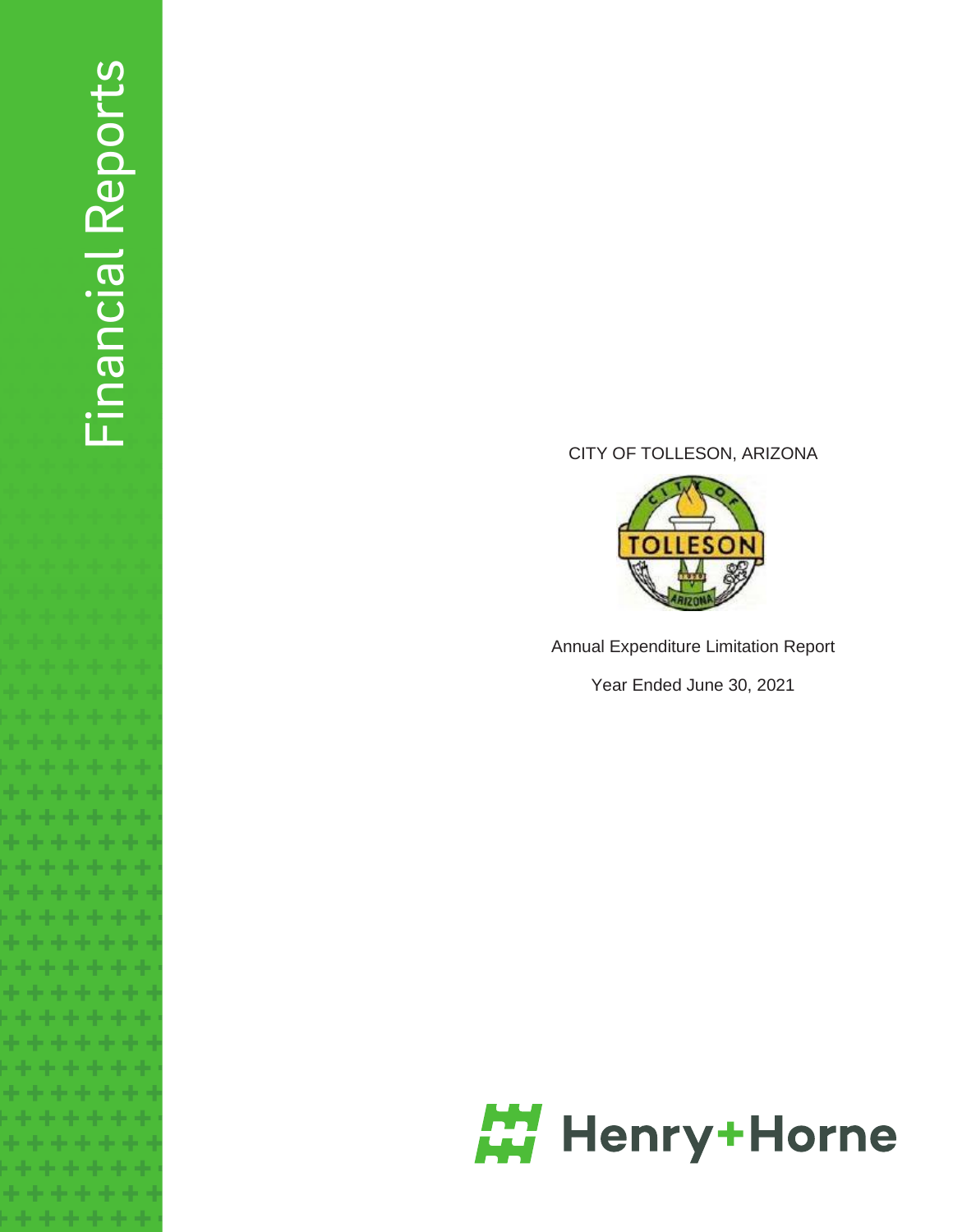# CITY OF TOLLESON, ARIZONA

# TABLE OF CONTENTS

| Independent Accountants' Report                       |                |
|-------------------------------------------------------|----------------|
| Annual Expenditure Limitation Report - Part I         | 2              |
| Annual Expenditure Limitation Report – Part II        | -3             |
| Annual Expenditure Limitation Report – Reconciliation | $\overline{4}$ |
| Notes to the Annual Expenditure Limitation Report     | 5              |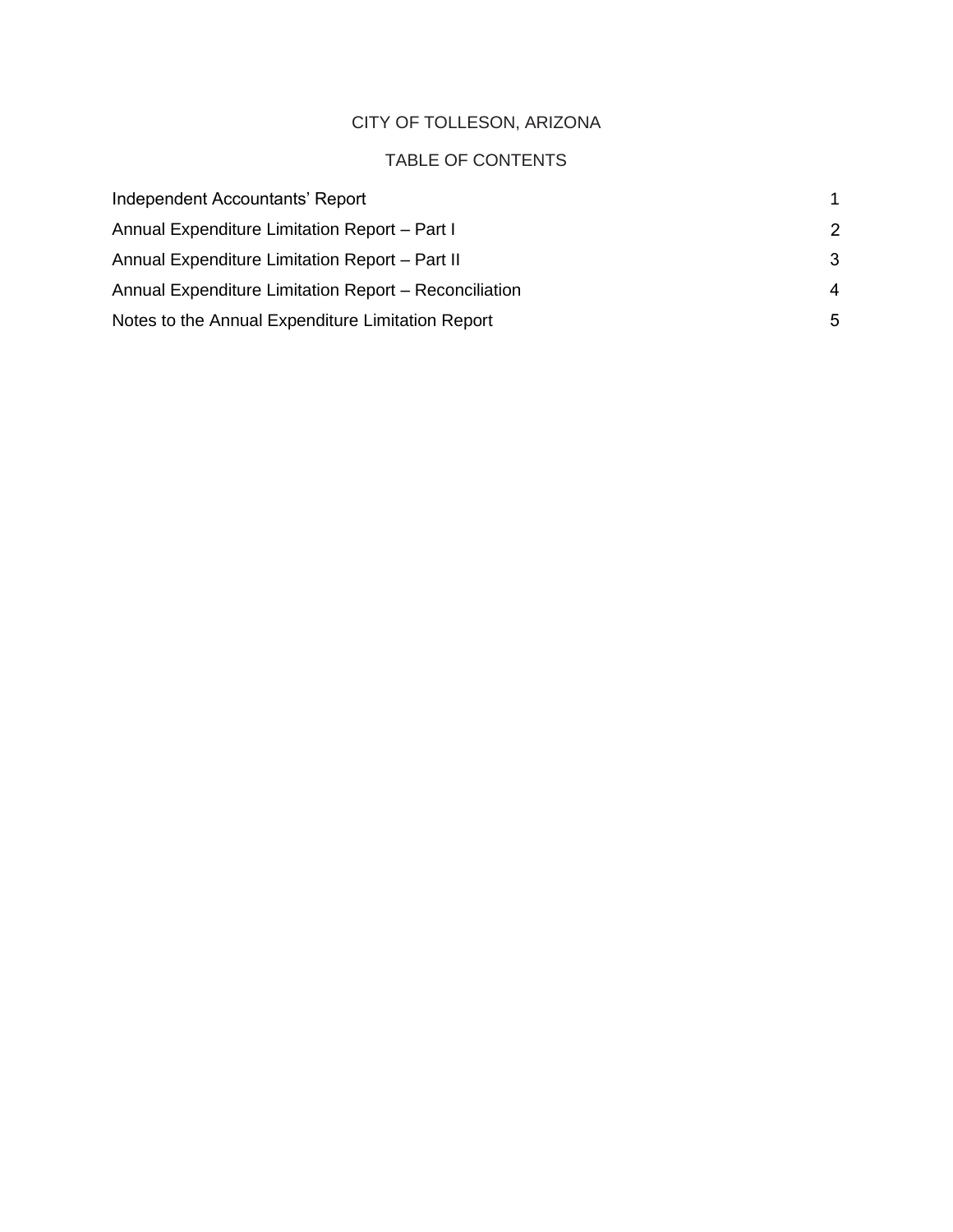

#### INDEPENDENT ACCOUNTANTS' REPORT

The Auditor General of the State of Arizona and The Honorable Mayor and City Council of the City of Tolleson, Arizona

We have examined the accompanying Annual Expenditure Limitation Report of City of Tolleson, Arizona for the year ended June 30, 2021, and the related notes to the report. The City's management is responsible for presenting this report in accordance with the uniform expenditure reporting system as described in Note 1. Our responsibility is to express an opinion on this report based on our examination.

We conducted our examination in accordance with attestation standards established by the American Institute of Certified Public Accountants. Those standards require that we plan and perform the examination to obtain reasonable assurance about whether this report is presented in accordance with the uniform expenditure reporting system in all material respects. An examination involves performing procedures to obtain evidence about the amounts and disclosures in the report. The nature, timing, and extent of the procedures selected depend on our judgment, including an assessment of the risks of material misstatement of the report, whether due to fraud or error. We believe that the evidence we obtained is sufficient and appropriate to provide a reasonable basis for our opinion.

In our opinion, the Annual Expenditure Limitation Report of City of Tolleson, Arizona, referred to above is presented in accordance with the uniform expenditure reporting system as described in Note 1 in all material respects.

Henry + Home LLP

Tempe, Arizona November 17, 2021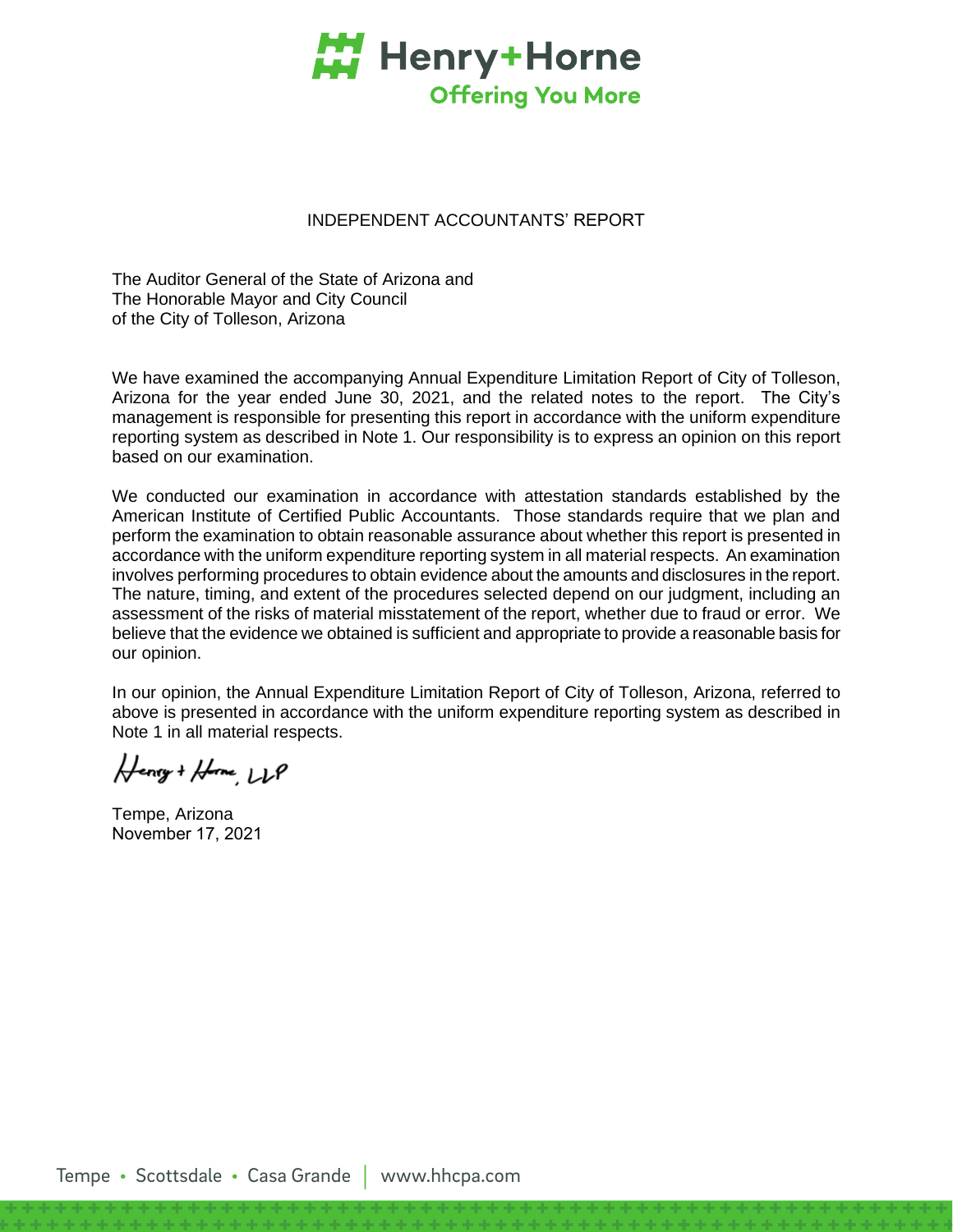## CITY OF TOLLESON, ARIZONA ANNUAL EXPENDITURE LIMITATION REPORT - PART I Year Ended June 30, 2021

| 1. Economic Estimates Commission expenditure limitation                                                                                                                                                     |     | 5,128,987  |            |
|-------------------------------------------------------------------------------------------------------------------------------------------------------------------------------------------------------------|-----|------------|------------|
| 2. Voter-approved alternative expenditure limitation (approved September 13, 2016)                                                                                                                          |     | 89,064,984 |            |
| $\frac{3}{100}$ . Enter applicable amount from line 1 or line 2                                                                                                                                             |     |            | 89,064,984 |
| 4. Amount subject to the expenditure limitation (total amount from Part II, line C)                                                                                                                         | \$. | 48,817,349 |            |
| 11 Amount under (in excess of) the expenditure limitation                                                                                                                                                   |     |            | 40,247,635 |
| I hereby certify, to the best of my knowledge and belief, that the information contained in this report is accurate and in<br>accordance with the requirements of the Uniform Expenditure Reporting System. |     |            |            |
| Victoria Lynn Juvet<br>Signature of chief financial officer:                                                                                                                                                |     |            |            |
| Name and title:<br>Victoria Lynn Juvet, CPA, Chief Financial Officer                                                                                                                                        |     |            |            |
| Telephone number: (623) 936 - 2778                                                                                                                                                                          |     | Date:      |            |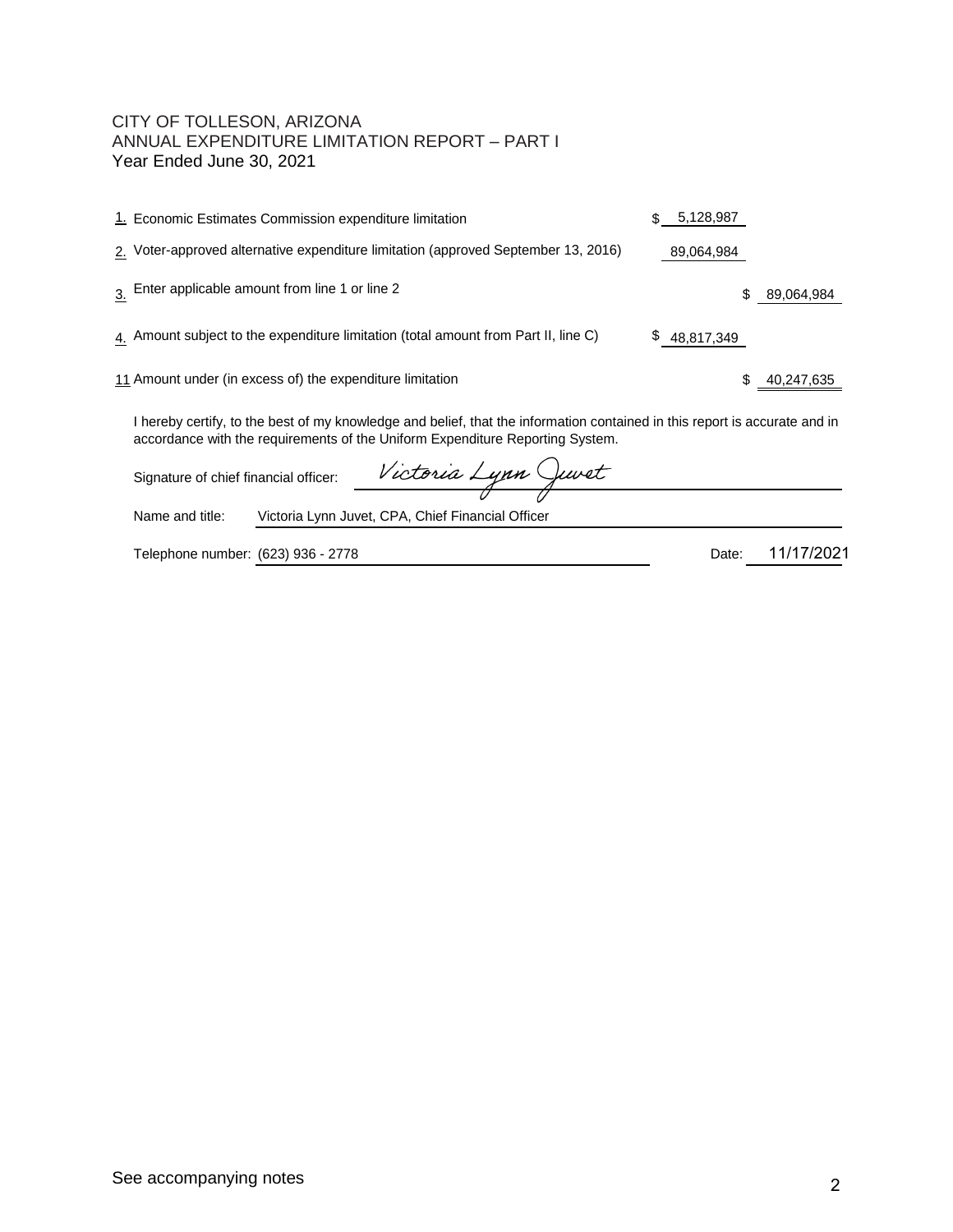## <span id="page-4-0"></span>CITY OF TOLLESON, ARIZONA ANNUAL EXPENDITURE LIMITATION REPORT – PART II Year Ended June 30, 2021

| Description                                       | Governmental<br>funds    | Enterprise<br>funds | Total        |
|---------------------------------------------------|--------------------------|---------------------|--------------|
| A. Amounts reported on the Reconciliation, line D | \$34,070,789             | \$14,746,560        | \$48,817,349 |
| B. Less exclusions claimed:                       |                          |                     |              |
| 2. Debt service requirements                      | $\overline{\phantom{0}}$ |                     |              |
| C. Amounts subject to the expenditure limitation  | \$34,070,789             | \$14,746,560        | \$48,817,349 |
|                                                   |                          |                     |              |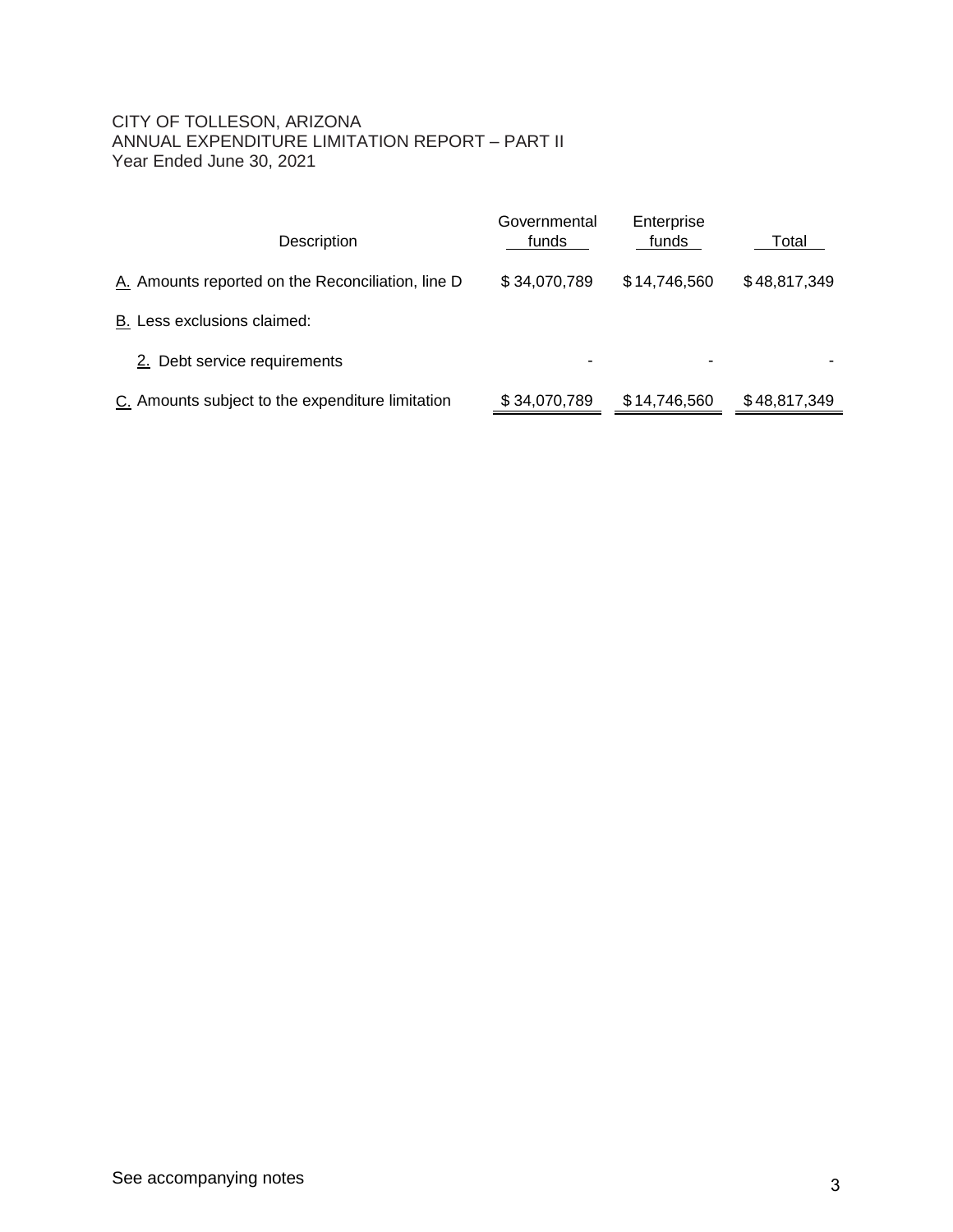## CITY OF TOLLESON, ARIZONA ANNUAL EXPENDITURE LIMITATION REPORT – RECONCILIATION Year Ended June 30, 2021

| CITY OF TOLLESON, ARIZONA                                                                                                                                                 |                |                        |                        |
|---------------------------------------------------------------------------------------------------------------------------------------------------------------------------|----------------|------------------------|------------------------|
|                                                                                                                                                                           |                |                        |                        |
|                                                                                                                                                                           |                |                        |                        |
|                                                                                                                                                                           |                |                        |                        |
|                                                                                                                                                                           |                |                        |                        |
|                                                                                                                                                                           |                |                        |                        |
|                                                                                                                                                                           |                |                        |                        |
|                                                                                                                                                                           |                |                        |                        |
|                                                                                                                                                                           |                |                        |                        |
| ANNUAL EXPENDITURE LIMITATION REPORT - RECONCILIATION<br>Year Ended June 30, 2021                                                                                         |                |                        |                        |
|                                                                                                                                                                           |                |                        |                        |
|                                                                                                                                                                           | Governmental   | Enterprise             |                        |
| Description                                                                                                                                                               | funds          | funds                  | Total                  |
| A. Total expenditures/expenses/deductions and applicable other<br>financing uses, special items, and extraordinary items reported<br>within the fund financial statements | \$34,070,789   | \$13,261,336           | \$47,332,125           |
| <b>B.</b> Subtractions:                                                                                                                                                   |                |                        |                        |
| 1. Items not requiring use of current financial resources:                                                                                                                |                |                        |                        |
| a Depreciation                                                                                                                                                            |                | 2,251,547              | 2,251,547              |
| d. Pension and other postemployment benefits (OPEB) expense                                                                                                               |                | 506,557                | 506,557                |
|                                                                                                                                                                           | $\blacksquare$ | 2,758,104              | 2,758,104              |
| 6. Total subtractions                                                                                                                                                     |                |                        |                        |
| C. Additions:                                                                                                                                                             |                |                        |                        |
|                                                                                                                                                                           |                |                        |                        |
| 1. Principal payments on long-term debt<br>2. Capital asset acquisitions                                                                                                  |                | 1,676,835<br>2,250,634 | 1,676,835<br>2,250,634 |
| 4. Pension and OPEB contributions paid in the current year                                                                                                                |                | 315,859                | 315,859                |
| 6. Total additions                                                                                                                                                        | $\blacksquare$ | 4,243,328              | 4,243,328              |